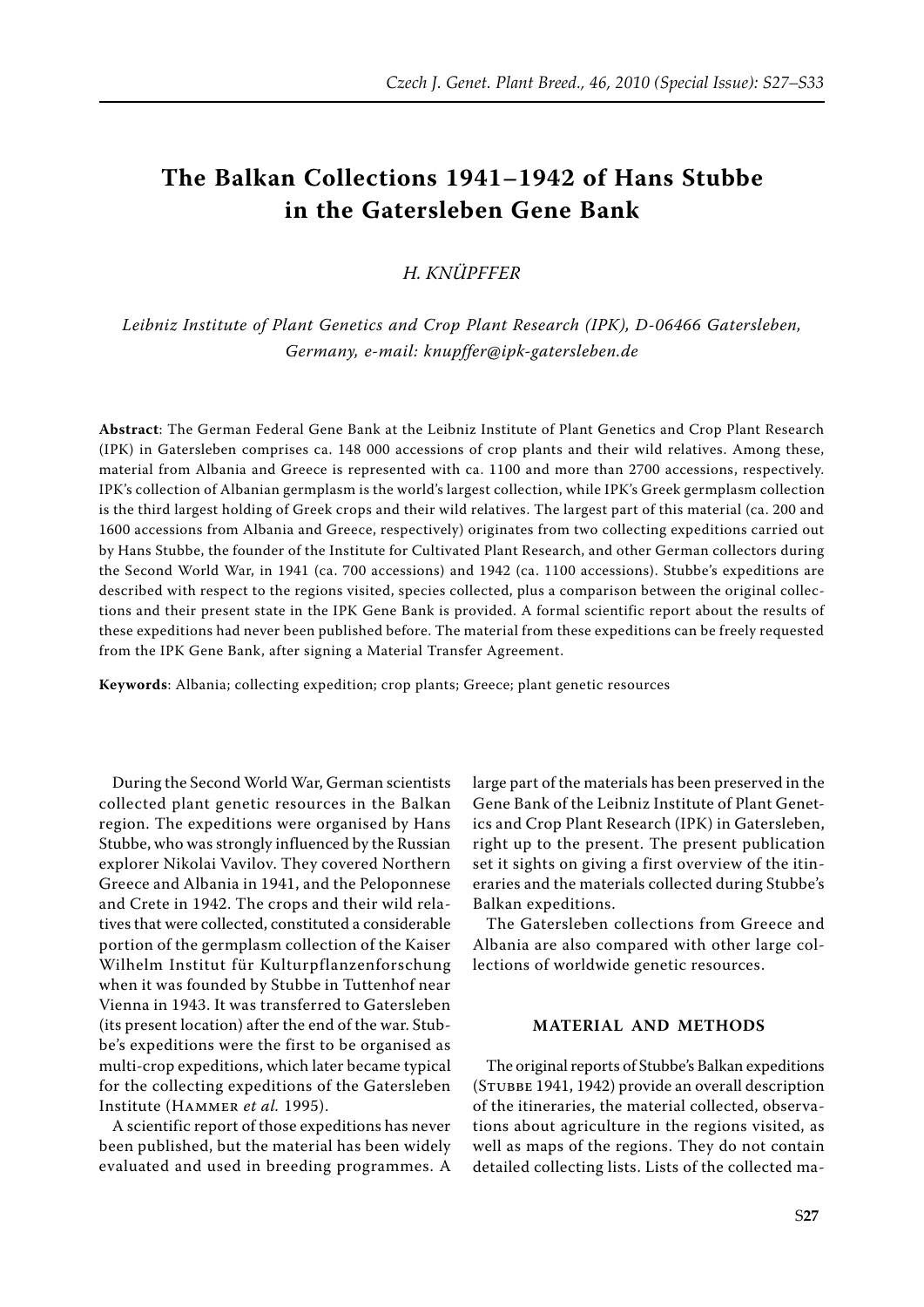terial were compiled later by the staff of the IPK Gene Bank, and have been used as the basis for its documentation; first put on card files, and from the 1980's on also into electronic information systems. Information about the IPK's present collection from Albania and Greece was derived from GBIS, the Gene Bank Information System.

An overview of worldwide germplasm holdings from Albania and Greece was compiled from the Bioversity Directory of Germplasm Collections, where it is possible to search by the country of origin. FAO's more up-to-date World Information and Early Warning System (WIEWS), while similar in scope, is not searchable by the country of origin of the material. Therefore, relevant information from WIEWS was requested (S. DIULGHEROFF, pers. comm., January 2009). These results were complemented with information from the European Search Catalogue for Genetic Resources, EURISCO, and the System-wide Information Network for Genetic Resources of the CGIAR, SINGER. Individual websites of large gene banks, such as GRIN (USA) and PGRC (Canada), were also consulted.

#### **RESULTS AND DISCUSSION**

# **Material from Greece and Albania in gene banks worldwide**

The Gene Bank of the Leibniz Institute of Plant Genetics and Crop Plant Research (IPK) in Gatersle-

ben comprises 147 765 accessions of crop plants and their wild relatives, belonging to 774 genera and 2593 species in 98 plant families.

There are 28 000–30 000 accessions of Greek material in ca. 200 gene banks in ca*.* 50 countries worldwide. According to the size of these collections, IPK's Gene Bank, with 2756 accessions, is rated third, after the Greek Gene Bank (5432 ccessions) and the Australian Medicago Genetic Resources Centre, Adelaide (3170).

Albanian material is kept by ca*.* 65 gene banks in 26 countries, with the collections totalling ca. 3300 accessions. Among these, IPK has by far the largest collection with 1075 accessions, followed by three gene banks in Albania with 709, 320, and 243 accessions, respectively.

### **Material from Greece and Albania in IPK's Gene Bank**

The main sources of Greek materials in IPK's Gene Bank collection are Stubbe's Balkan expeditions of 1941 and 1942 (Table 1). Other accessions were received in 2002 from the former Braunschweig Gene Bank, during the course of the fusion of the German gene banks; additionally, 267 accessions, mainly of *Aegilops*, were collected in the Greek islands by the University of Halle.

Most of the Albanian material preserved in IPK's Gene Bank originates from collecting expeditions. Besides the material from the 1941 expedition

Table 1. Main sources of IPK's accessions, originating from Greece and Albania (source: IPK's Gene Bank Information System)

| Accessions | Expedition or donor    | Remarks, references                                                                                      |
|------------|------------------------|----------------------------------------------------------------------------------------------------------|
| Greece     |                        |                                                                                                          |
| 1103       | Balkan 1942            | Peloponnese, Crete                                                                                       |
| 524        | Balkan 1941            | Northern Greece; the expedition also included material from Albania<br>(Table 2), Yugoslavia and Hungary |
| 400        | Braunschweig Gene Bank | transferred to IPK in 2002-2004                                                                          |
| 267        | University of Halle    | mainly <i>Aegilops</i> , collection from Greek islands; SCHUBERT (1996)                                  |
| Albania    |                        |                                                                                                          |
| 377        | Albania 1994           | GLADIS et al. (1995)                                                                                     |
| 207        | Balkan 1941            | the expedition also included material from Greece (Table 2), Yugoslavia and<br>Hungary                   |
| 176        | Albania 1993/2         | HAMMER <i>et al.</i> (1994)                                                                              |
| 141        | Albania 1995           | HAMMER <i>et al.</i> (1996b)                                                                             |
| 121        | Albania 1993/1         | HAMMER et al. (1994)                                                                                     |
| 25         | Braunschweig Gene Bank | transferred to IPK in 2002-2004                                                                          |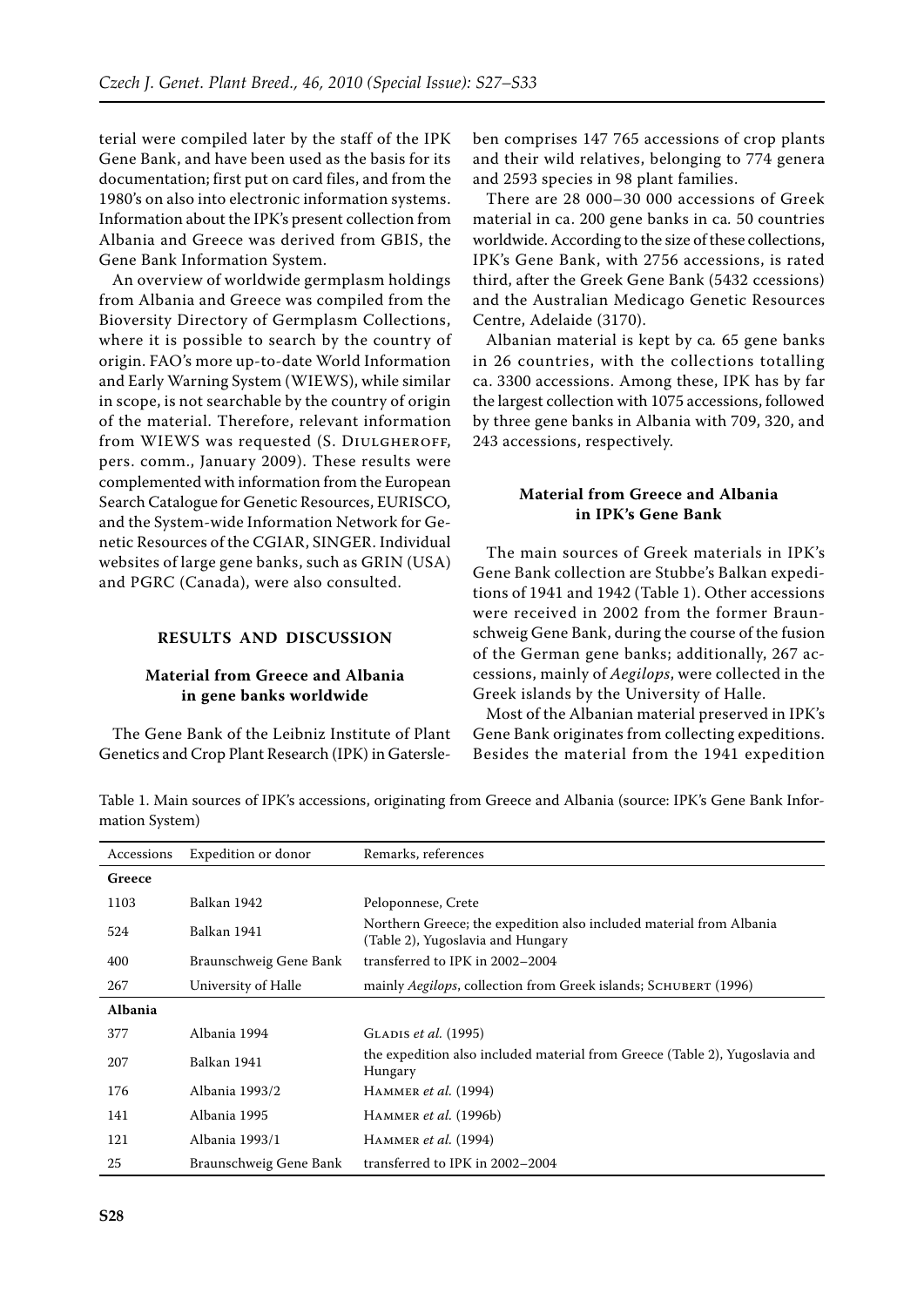(207 accessions), four joint expeditions carried out by the IPK and Albanian institutions in 1993–1995 yielded a total of 645 accessions (Table 1).

#### **The 1941 expedition to Northern Greece and Albania**

During the Second World War, parts of the Balkan region were occupied by the Italian and German armies. These regions, including the border regions between the Balkan countries, thus became easily accessible for German crop plant researchers. This led Hans Stubbe, influenced by Vavilov's work, to organise his first expedition to Northern Greece and Albania during the summer of 1941, from July 1 to September 2. The aims (STUBBE 1941) were to collect wild and primitive forms of cultivated plants in Northern and Central Greece and Albania, and to carry out phytogeographical and taxonomic studies, on wild plants as well. The region belongs to the Mediterranean centre of origin or diversity for many crops, and thus a high diversity could be expected, especially in the mountains and valleys. It was anticipated to find forms tolerant to drought, frost, and various diseases.

The team consisted of five scientists and ten soldiers, the latter acting as drivers and support personnel. Three groups led by H. Stubbe, R. Freisleben, and W. Hoffmann independently collected 289, 692, and 653 samples, respectively. On the way to/from Germany, materials were also gathered in sites in Hungary (16 accessions) and Yugoslavia (145). Altogether, according to the collecting lists, 948 samples were collected in Greece and 525 in Albania, totalling 1634 samples. Some Greek wheat and barley accessions were donated by the plant breeder and geneticist I. S. Papadakis of Thessalonica (cf. Table 2). A summary of the material collected by plant genera, based on the collecting lists, is provided in Table 2. The total (i.e. 1246) is lower than that in the report, because only those accessions that had at least initially been included in the Gene Bank collection were counted. The itinerary of this expedition is shown on a map attached to the original report (STUBBE 1941).

Stubbe observed that after only one year of Italian occupation, genetic erosion of traditional crops was already progressing in Albania, due to the easier distribution of new Italian cultivars after the construction of roads. Generally, a large diversity was found, especially in wheat, and it was concluded that the thorough investigations of the materials collected would require several years by several research institutions (STUBBE 1941).

#### **The 1942 expedition to Peloponnese and Crete**

Encouraged by the promising results of the 1941 expedition, Hans Stubbe organised a second expedition in the Balkan region in 1942. Two teams were formed, collecting independently in the Peloponnese Peninsula and on Crete.

The first team was led by R. Freisleben (a crop scientist) and W. Rothmaler (a botanist), and collected a total of 1168 samples (STUBBE 1942). The region was visited by the collectors from the  $24<sup>th</sup>$  of April until the 7th of June. Dr. Caravias from the German Embassy in Athens contributed additional material (155 samples, cf*.* Table 3) that he had collected separately.

Stubbe led the Crete team, which collected 332 samples between May 5<sup>th</sup> and July 16<sup>th</sup>. His team also included the botanist K. H. Rechinger. The areas visited by both teams are shown on maps attached to the report (Stubbe 1942). This time, the aims of the expedition were even broader than those of the 1941 expedition. Besides the collection and description of plant genetic resources (including questions of the variation, distribution, and origin of some crops), phytogeographical, taxonomic, and zoological (faunistic) studies were also carried out. The studies were also extended towards domesticated animals.

The materials collected during the 1942 expeditions are shown in Table 3. These figures, based on the collecting lists compiled in Gatersleben in the 1940s–1950s, almost correspond to those from the report (STUBBE 1942, see above).

# **Material from the 1941 and 1942 expeditions in the IPK Gene Bank**

Lehmann (1963) reported that from the two Balkan expeditions, altogether 1850 accessions were included in the Gene Bank collection, among them 1040 cereals and 729 legumes. For 1993, Hammer *et al.* (1994) reported 1954 accessions for the two expeditions. In 2006, 1886 Balkan accessions were documented in the previous IPK Gene Bank information system. The present figure (cf. Tables 2 and 3) is 1848. Tables 2 and 3 also provide the present number of accessions per crop genus in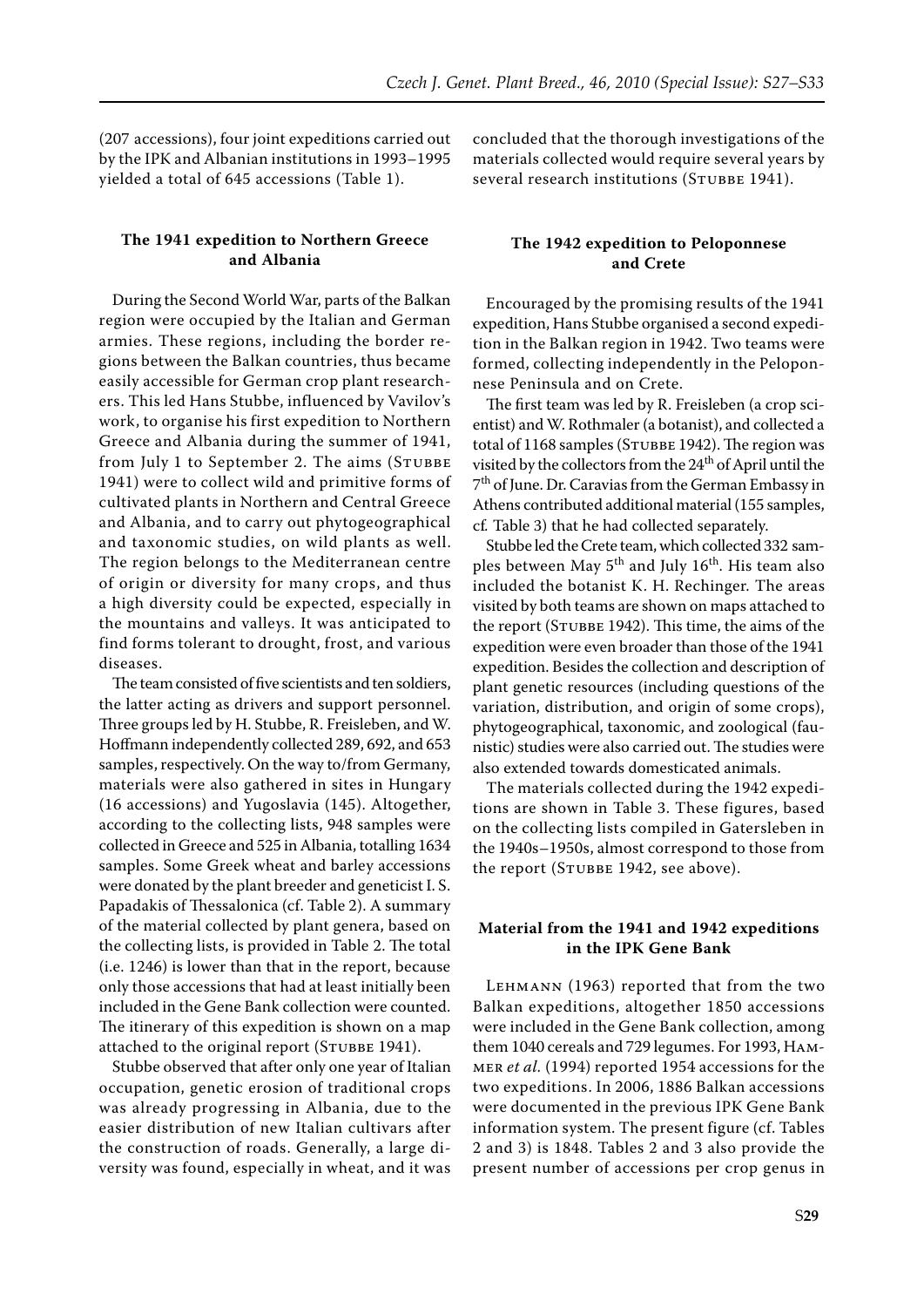| Genus                                                                  | Greece       | Albania          | Yugoslavia,<br>Hungary | Total            | Gene Bank        |
|------------------------------------------------------------------------|--------------|------------------|------------------------|------------------|------------------|
| Cereals, grasses                                                       | 561          | 296              | 109                    | 966              | 539              |
| Triticum                                                               | $294*$       | 151              | 36                     | 481              | 345              |
| Hordeum                                                                | 91*          | $31\,$           | $25\,$                 | 147              | 97               |
| Zea                                                                    | 49           | $\rm 48$         | $20\,$                 | 117              | 43               |
| Secale                                                                 | 60           | $23\,$           | 11                     | 94               |                  |
| Avena                                                                  | 49           | 36               | $\boldsymbol{7}$       | 92               | 52               |
| sorghum and millets (Panicum, Pennisetum, Setaria, Sorghum)            | 13           | $\overline{4}$   | 6                      | 23               | $\boldsymbol{2}$ |
| Aegilops, other grasses                                                | $\sqrt{5}$   | $\mathbf{3}$     | $\boldsymbol{4}$       | $12\,$           |                  |
| Legumes                                                                | 171          | 51               | $\overline{4}$         | 226              | 178              |
| Vicia                                                                  | 55           | 26               |                        | $\bf 81$         | 71               |
| Phaseolus                                                              | ${\bf 54}$   | $18\,$           | $\sqrt{3}$             | $75\,$           | 30               |
| Lens                                                                   | 23           | $\sqrt{2}$       |                        | $25\,$           | 23               |
| Cicer                                                                  | $17\,$       |                  | $\mathbf{1}$           | $18\,$           | $\, 8$           |
| Pisum                                                                  | $12\,$       | $\mathbf{1}$     |                        | 13               | 41               |
| Lathyrus                                                               | 7            | $\boldsymbol{4}$ |                        | 11               | 5                |
| Glycine, Medicago, Trifolium                                           | 3            |                  |                        | $\sqrt{3}$       |                  |
| Vegetables                                                             | $43\,$       | $\sqrt{2}$       |                        | $45\,$           | 23               |
| Cucurbitaceae (melons, cucumbers)                                      | $11\,$       |                  |                        | $11\,$           | $\,8\,$          |
| <b>Brassica</b>                                                        | $\bf 4$      | $\sqrt{2}$       |                        | 6                |                  |
| Lactuca                                                                | 5            |                  |                        | $\sqrt{5}$       | $\sqrt{2}$       |
| Allium                                                                 | $\bf 4$      |                  |                        | $\overline{4}$   |                  |
| Raphanus                                                               | $\bf 4$      |                  |                        | $\overline{4}$   |                  |
| Lycopersicon                                                           | 3            |                  |                        | 3                | $\boldsymbol{2}$ |
| Beta                                                                   | $\,2$        |                  |                        | $\boldsymbol{2}$ |                  |
| Cichorium                                                              | $\,2$        |                  |                        | $\boldsymbol{2}$ | $\,2$            |
| Apiaceae (Anethum, Anisum, Apium, Daucus, Foeniculum,<br>Petroselinum) | 7            |                  |                        | $\overline{7}$   | $\overline{4}$   |
| Spinacia                                                               | $\,1$        |                  |                        | $\mathbf{1}$     | 5                |
| Other species                                                          | 3            | $\boldsymbol{6}$ |                        | $\mathbf{9}$     |                  |
| Linum                                                                  | $1\,$        | $\overline{4}$   |                        | 5                |                  |
| Nicotiana                                                              | $\mathbf{1}$ | $\mathbf{1}$     |                        | $\boldsymbol{2}$ |                  |
| Papaver                                                                |              | $1\,$            |                        | $\mathbf{1}$     |                  |
| Poterium                                                               | $1\,$        |                  |                        | $1\,$            |                  |
| Total                                                                  | 778          | 355              | 113                    | 1246             | 740              |

Table 2. Overview of crops and wild species, collected by the three teams of Stubbe's Balkan expedition in 1941; source: abridged collecting lists; the figures for Greece and Albania include the subtotals from Stubbe's, Freisleben's, and Hoffmann's teams; while collections in Yugoslavia and Hungary were only carried out by Freisleben's and Hoffmann's teams; the last column gives the accessions present in the IPK Gene Bank

\*incl. 20 *Triticum* and 2 *Hordeum* received from Prof. I. S. Papadakis, Thessalonica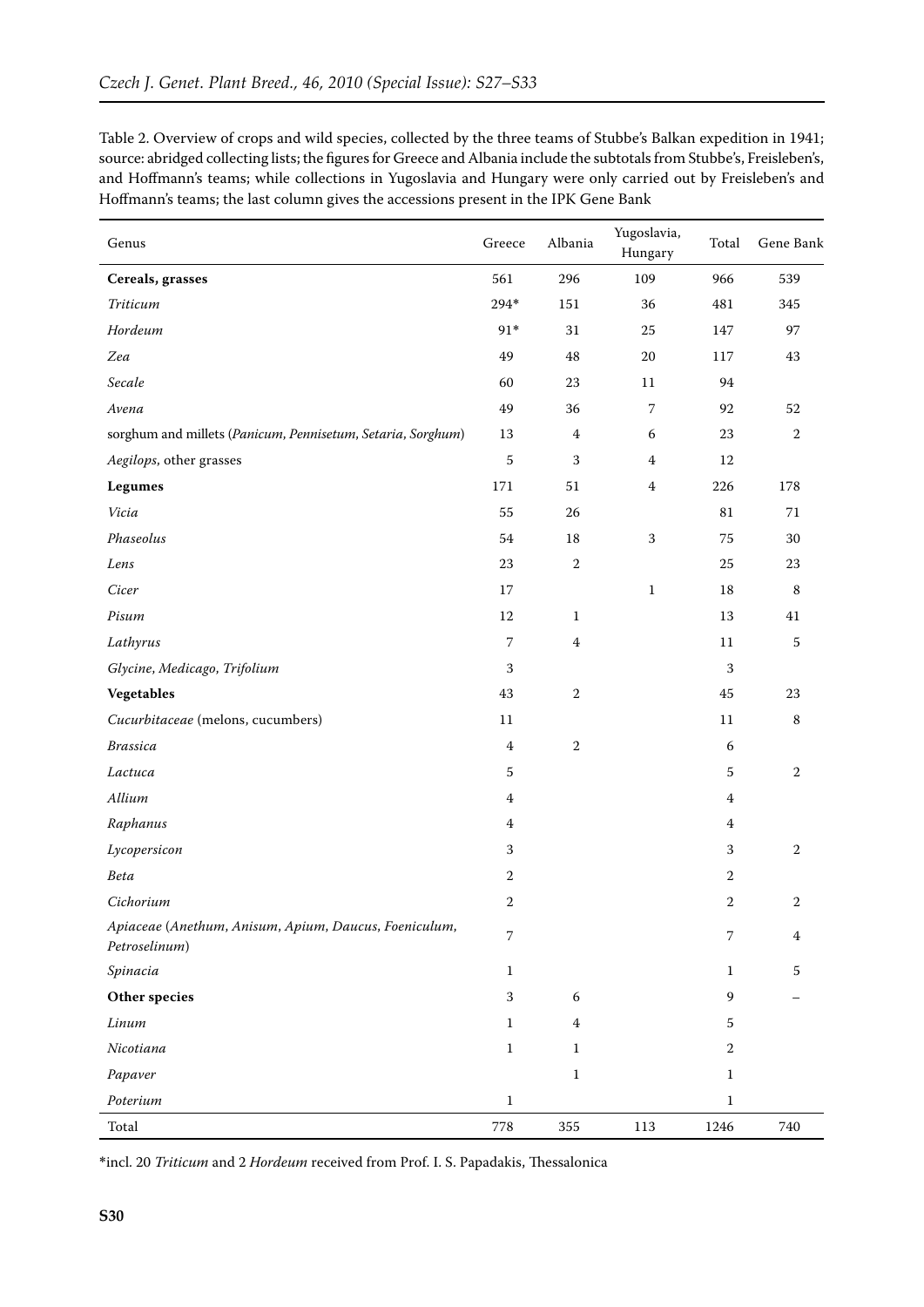Table 3. Overview of crops and wild species, collected by the two teams (Crete and Peloponnese) of Stubbe's Balkan expedition in 1942; Dr. Caravias, German Embassy in Athens, provided additional material collected separately; source: collecting lists; the last column gives the accessions present in the IPK Gene Bank

|                                                                |                  |                           | Peloponnese      |              |                |                |
|----------------------------------------------------------------|------------------|---------------------------|------------------|--------------|----------------|----------------|
| Genus                                                          | Crete            | Freisleben &<br>Rothmaler | Caravias         | subtotal     | Total          | Gene<br>Bank   |
| Cereals, grasses                                               | 161              | 398                       | 77               | 475          | 636            | 521            |
| Triticum                                                       | 70               | 135                       | 33               | 168          | 238            | 221            |
| Hordeum                                                        | 43               | 102                       | 20               | 122          | 165            | 236            |
| Zea                                                            |                  | 92                        | 12               | 104          | 104            | 15             |
| Avena                                                          | 28               | 33                        | 6                | 39           | 67             | 48             |
| Secale                                                         | 9                | 19                        | 4                | 23           | 32             |                |
| Sorghum and millets (Panicum,<br>Pennisetum, Setaria, Sorghum) |                  | 7                         | $\boldsymbol{2}$ | 9            | 9              |                |
| Aegilops, other grasses                                        | 11               | 8                         |                  | $\,8\,$      | 19             | $\mathbf{1}$   |
| Oryza                                                          |                  | $\overline{2}$            |                  | $\mathbf{2}$ | $\mathbf{2}$   |                |
| Legumes                                                        | 98               | 400                       | 36               | 436          | 534            | 516            |
| Vicia                                                          | 25               | 127                       | $\overline{9}$   | 136          | 161            | 168            |
| Phaseolus                                                      | $\mathbf{3}$     | 133                       | 18               | 151          | 154            | 108            |
| Lens                                                           | 5                | 43                        | $\,8\,$          | 51           | 56             | 59             |
| Lupinus                                                        | 11               | 36                        |                  | 36           | 47             | 14             |
| Medicago                                                       | 31               |                           |                  |              | 31             | $\,8\,$        |
| Pisum                                                          | 9                | 21                        |                  | 21           | 30             | 41             |
| Lathyrus                                                       | $\overline{4}$   | 21                        |                  | 21           | 25             | 108            |
| Cicer                                                          | $\mathbf{1}$     | 19                        | $\mathbf{1}$     | $20\,$       | 21             | $\overline{7}$ |
| Other (Lotus, Melilotus, Trifolium,<br>Trigonella)             | 9                |                           |                  |              | 9              | $\mathbf{1}$   |
| Vigna                                                          |                  |                           |                  |              |                | $\mathbf{2}$   |
| <b>Vegetables</b>                                              | 11               | 130                       | 13               | 143          | 154            | 58             |
| Cucurbitaceae (melons, cucumbers)                              | $\mathbf{1}$     | 38                        | $\mathbf{1}$     | 39           | 40             | 20             |
| Sinapis                                                        | $\,2$            | $21\,$                    | $\boldsymbol{2}$ | $23\,$       | $25\,$         | $\overline{4}$ |
| Lactuca                                                        |                  | $10\,$                    | $\mathbf{1}$     | $11\,$       | $11\,$         | $\mathbf{1}$   |
| Abelmoschus esculentus                                         |                  | $\,8\,$                   | $\mathbf{2}$     | $10\,$       | $10\,$         |                |
| Apiaceae (Anethum, Apium, Carum,<br>Daucus)                    | $\overline{2}$   | 6                         | $\sqrt{2}$       | $\,8\,$      | $10\,$         |                |
| Spinacia                                                       |                  | 8                         | $\,1\,$          | 9            | 9              | $\mathbf{1}$   |
| Lycopersicon                                                   |                  | $\overline{7}$            | $\,1$            | 8            | 8              | 6              |
| Raphanus                                                       | $\boldsymbol{2}$ | 6                         |                  | 6            | 8              | 3              |
| Beta                                                           | $\mathbf{1}$     | $\,3$                     | $\sqrt{2}$       | 5            | 6              |                |
| Allium                                                         | $\,2$            | 3                         |                  | 3            | $\sqrt{5}$     |                |
| <b>Brassica</b>                                                | $\mathbf{1}$     | 3                         |                  | 3            | $\overline{4}$ | $18\,$         |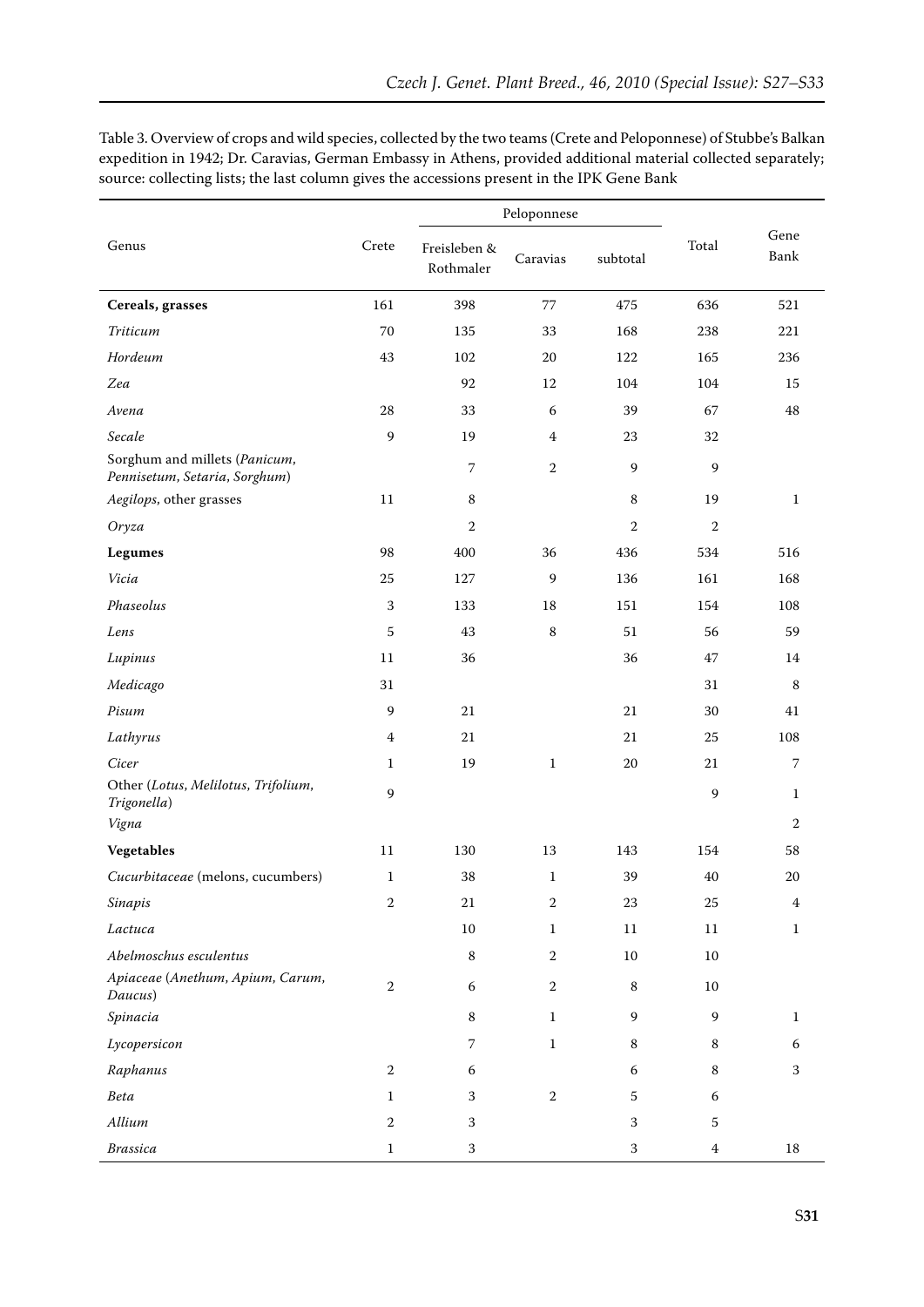|                                               |       |                           | Peloponnese  |                |                |                |
|-----------------------------------------------|-------|---------------------------|--------------|----------------|----------------|----------------|
| Genus                                         | Crete | Freisleben &<br>Rothmaler | Caravias     | subtotal       | Total          | Gene<br>Bank   |
| Solanum (S. melongena,                        |       | 6                         |              | 6              | 6              |                |
| S. tuberosum)                                 |       |                           |              |                |                |                |
| Cichorium                                     |       | 3                         |              | 3              | $\sqrt{3}$     | $\overline{4}$ |
| Capsicum                                      |       | 2                         |              | 2              | $\mathbf{2}$   |                |
| Leafy vegetables                              |       | 6                         | $\mathbf{1}$ | 7              | 7              | $\mathbf{1}$   |
| Other species                                 | 63    | 80                        | 29           | 109            | 172            | 13             |
| Linum                                         | 7     | 22                        |              | 22             | 29             | 13             |
| Gossypium                                     |       | 6                         |              | 6              | 6              |                |
| Sesamum                                       |       | 5                         |              | 5              | 5              |                |
| Arachis                                       |       | $\overline{2}$            |              | $\overline{2}$ | $\overline{2}$ |                |
| Helianthus                                    |       | $\mathbf{1}$              | $\mathbf{1}$ | $\overline{2}$ | $\overline{2}$ |                |
| Salvia                                        | 2     |                           |              |                | $\overline{2}$ |                |
| Nicotiana                                     |       | $\mathbf{1}$              |              | $\mathbf{1}$   | $\mathbf{1}$   |                |
| Other spp. (wild, fruit,<br>not identifiable) | 54    | $43\,$                    | 28           | 71             | 125            |                |
| Total                                         | 333   | $1\;008$                  | 155          | 1 1 6 3        | 1496           | 1 1 0 8        |

#### Table 3 to be continued

the IPK Gene Bank, compared to the originally collected materials.

The differences between the number of samples of crops and their wild relatives collected in 1941 and 1942 in Greece and Albania (Tables 2 and 3), and the figures for the presently existing accessions from this expedition in the IPK Gene Bank (Tables 1 to 3), are a result of several reasons. Some materials collected may not have been suitable for inclusion in the Gene Bank, or they may have been lost during the decades, while some of the highly variable landrace accessions are being split into several morphologically distinct lines and kept as separate accessions in the Gene Bank (cf. Knüpffer 2002).

#### **CONCLUSIONS**

The rich material collected by Stubbe's two Balkan expeditions in 1941 and 1942 formed part of the initial collection of the Institute of Cultivated Plant Research founded in 1943, which in recent years became the German Federal Gene Bank.

Over the decades, the material was studied in various directions; and numerous accessions with interesting characteristics were identified and utilised in plant breeding programmes.

By comparing the infraspecific diversity in different crop species between the material collected in 1941 and more recently (1993–1995), we found that for Albania, genetic erosion is progressing (Hammer *et al.* 1996a). The material and information collected in Greece in 1941 and 1942 would also allow a comparison between the situation more than 65 years ago and the present. For example, the results of a recent collecting expedition in Crete (LAGHETTI *et al.* 2008) and of other landrace collections in Greece carried out in recent decades, would allow conclusions to be drawn about the genetic erosion that may have affected crop landraces in Greece.

In the process of studying the historical documentation available at IPK, it became obvious that the quality and completeness of the passport data of the materials from the 1941 and 1942 expeditions, as reflected in IPK's Gene Bank information system, deserve some attention in order to add